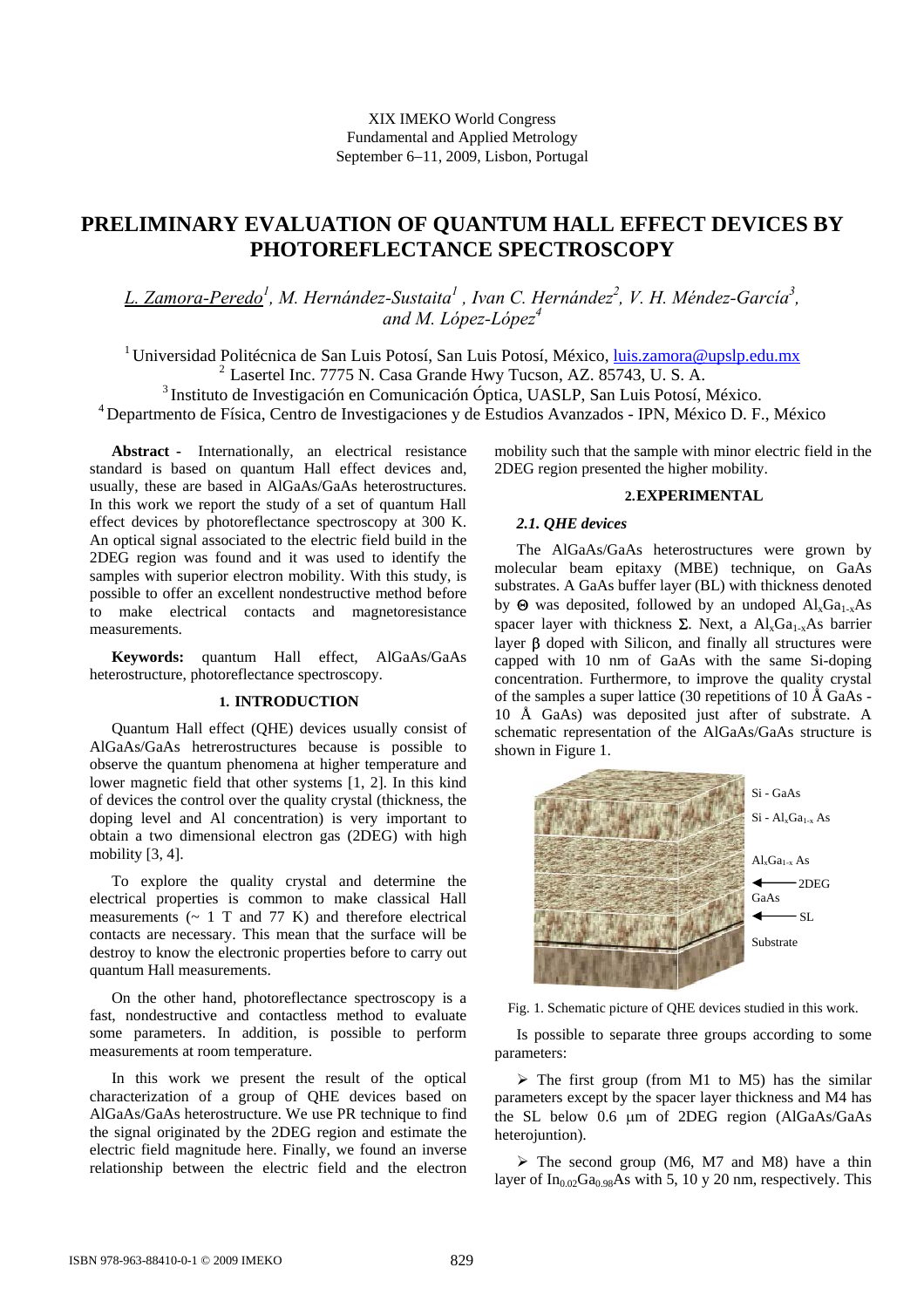layer is deposited inside the buffer layer to 25 nm close to 2DEG region.

 $\triangleright$  In the last group, we changed the substrate type (semi-insulate and n-doped) and we changed from  $As<sub>4</sub>$  to  $As<sub>2</sub>$  molecular beam to explore the quality crystal evolution by photoreflectance.

Table 1 shows the main characteristics of the QHE devices studied in this work. The nominal thickness of the buffer and spacer layer corroborated by reflectance measurements, Al concentration in AlGaAs layer, doping level and mobility magnitudes in the 2DEG obtained by conventional Hall measurements.

| Sample         | Sub       | Θ<br>$(\mu m)$ | Σ<br>(nm) | β<br>(nm) | Al<br>(% ) | Si<br>$\text{cm}^{-3}$ ) | $\mu$ <sub>(cm<sup>2</sup>/V.s)</sub> |
|----------------|-----------|----------------|-----------|-----------|------------|--------------------------|---------------------------------------|
| M1             | SI        | 3              | 6         | 100       | 28         | $1.5x10^{18}$            | 74 500                                |
| M <sub>2</sub> | <b>SI</b> | 3              | 6         | 100       | 35         | $1.0x10^{18}$            | 107 000                               |
| M3             | SI        | 3              | 12        | 100       | 35         | $1.3x10^{18}$            | 116 000                               |
| M4             | SI        | 3              | 18        | 100       | 35         | $1.5x10^{18}$            | 97 000                                |
| M <sub>5</sub> | SI        | $\overline{c}$ | 500       | 100       | 30         | $1.2x10^{18}$            | 600                                   |
| M <sub>6</sub> | SI        | $\overline{2}$ | 12        | 100       | 35         | $9.0x10^{17}$            | 8100                                  |
| M7             | SI        | $\overline{2}$ | 12        | 100       | 35         | $2.2x10^{18}$            | 3100                                  |
| M8             | SI        | $\overline{2}$ | 12        | 100       | 35         | $2.0x10^{18}$            | 1210                                  |
| M9             | SI        | $\overline{2}$ | 10        | 200       | 36         | $1.0x10^{18}$            | 68100                                 |
| M10            | SI        | $\overline{2}$ | 10        | 200       | 32         | $1.0x10^{18}$            | 65250                                 |
| M11            | <b>SI</b> | $\overline{2}$ | 10        | 50        | 32         | $1.0x10^{18}$            | 66300                                 |
| M12            | N         | $\overline{2}$ | 10        | 200       | 36         | $1.0x10^{18}$            | 60055                                 |
| M13            | N         | $\overline{c}$ | 10        | 200       | 32         | $1.0x10^{18}$            | 70084                                 |
| M14            | N         | 2              | 10        | 50        | 33         | $1.0x10^{18}$            | 70100                                 |

Table 1. QHE devices parameters. The nominal thickness of the buffer  $Θ$ , spacer  $Σ$  and the barrier layer  $β$ . The Al and Si concentration. The mobility  $\mu$  in the 2DEG.

# *2.2.- Photoreflectance spectroscopy*

Photoreflectance spectroscopy (PR) is a technique based on the modulation of surface and interfacial electric fields build in semiconductors materials, through the recombination of photo-generated carriers produced by the action of light with higher energy than the band gap of the material.

The modulation can easily be accomplished by varying some parameters, associated with the sample or the experimental system, in a periodic fashion and measuring the corresponding normalised change of the optical properties. It is possible to modulate a variety of parameters, i.e. the wavelength of light, temperature, stress applied or electric field in the sample studied. The electromodulation techniques are based on the modulation of the electric field. One of the electromodulation techniques is photoreflectance spectroscopy where the varying parameter is the internal (built in the structure) electric field.

In the PR, the modulation of the electric field in the sample is caused by photoexcited electron-hole pairs created by the pump source (usually laser) which is chopped with a given frequency. The photon energy of the pump source is

generally above the band gap of the semiconductor being under study. The mechanism of the photo-induced modulation of the built-in electric field  $F_{DC}$  is explained in Figure 2, for the case of an n-type semiconductor. Because of the pinning of the Fermi energy  $E_F$  at the surface, there exists a space-charge layer. The occupied surface states contain electrons from the bulk (Fig. 2a). Photoexcited electron–hole pairs are separated by the built-in electric field, with the minority carrier (holes in this case) being swept toward the surface. At the surface, the holes neutralize the trapped charge, reducing the built-in field from  $F_{DC}$  to  $F_{DC}$ - $F_{AC}$ , where  $F_{AC}$  is a change in the built-in electric field (Fig. 2b).



Fig. 2. Schematic representation of the photoreflectance effect and the photoinduced changes in (a) electronic bands and the (b) surface bulit-in electric field.

Photoreflectance spectroscopy can be classified into two categories, high- and low-field regimes, depending on the relative strength of certain characteristic energies.

In the high electric field limit Aspnes and Studna showed that the PR line shape has the following asymptotic form [5]

$$
\frac{\Delta R}{R} \approx (E - E_g)^{-1} \exp\left(-\frac{\Gamma(E - E_g)^{1/2}}{(\hbar \Omega)^{3/2}}\right) \cos\left(\frac{2}{3}\left[\frac{E - E_g}{\hbar \Omega}\right]^{\frac{3}{2}} + \theta\right) \tag{1}
$$

where  $E_g$  is the semiconductor band gap,  $\Gamma$  is the broadening parameter, θ is a phase factor, and *ћ*Ω is a characteristic electro-optic energy given by

$$
\hbar\Omega = \left(\frac{e^2 F_{\text{int}}^2 \hbar^2}{8m}\right)^{1/3} \tag{2}
$$

where  $e$  is the electron charge,  $F_{int}$  is the internal electric field strength, and *m* is the interband reduced mass involved in the transition.

From Eq. 1 we note that a clear signature of the existence of intense internal electric fields in semiconductor samples is the presence of damped oscillations at energies above the band gap of the semiconductor being under study, termed Franz–Keldysh oscillations (FKO). By analyzing these oscillations it is possible to determine the strength of the internal electric fields present in the studied samples.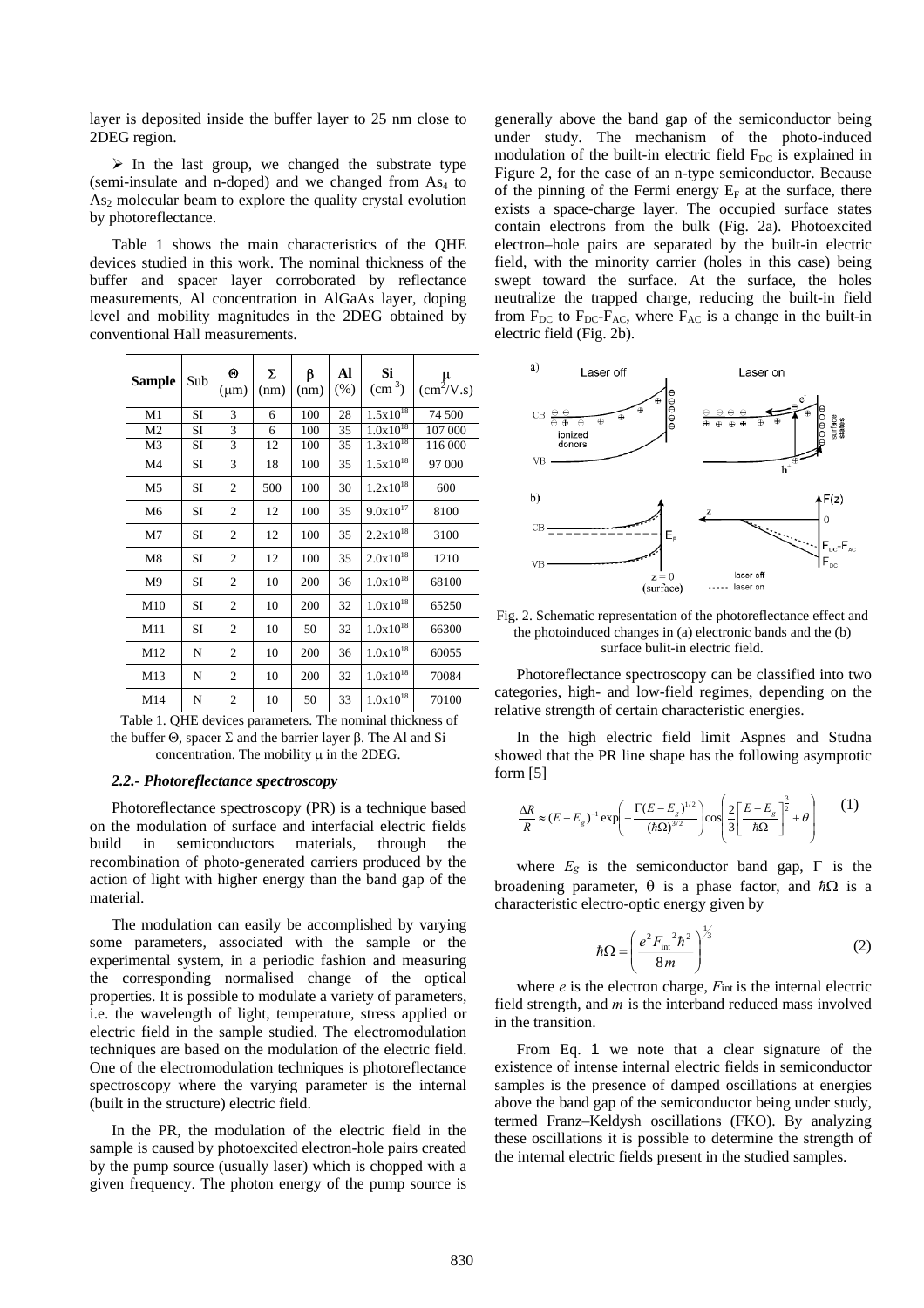According to Eq. 1, the FK oscillations extremes occur at energies given by

$$
\frac{2}{3} \left[ \frac{E_j - E_g}{\hbar \Omega} \right]^{\frac{3}{2}} + \theta = j\pi \cdots j = 1, 2, ... \tag{3}
$$

Equation 3 can be rearranged as

$$
E_j = \hbar \Omega F_j + E_g \tag{4}
$$

where

$$
F_j = \left[\frac{3}{2}\pi\left(j - \frac{1}{2}\right)\right]^{2/3} \tag{5}
$$

in Eq. 3 we set  $\theta = \pi/2$  which corresponds to a threedimensional critical point.

Based on Eq. 3 the energy of the extremes *Ej* associated with FKO were plotted against the index number *Fj*. Next, we obtained the GaAs band-gap value from the ordinate to origin, while from the slope the electric field strength was evaluated, according to Eq. 4. The calculated values for *F*int are summarized in Table 1. The values obtained for the band-gap energy are around 1.42 eV, which are very close to the accepted value for GaAs at room temperature.

PR measurements were performed by means of a standard experimental setup, see fig. 2. The probe beam was generated by the monochromatized light of an 100W tungsten halogen lamp, focused on the sample. The laser beam is chopped with the frecuency of 200 Hz. The light reflected from the sample is detected by a silicon photodiode. In order to prevent the detection of laser light, a longpass glass filter was used in front of the detector. Three different lasers were used as modulation sources alternatively: HeNe (632.8 and 543.5 nm) and HeCd (325 nm).



Fig. 3. Experimental set-up to photoreflectance measurements.

## *2.3.- Classical Hall measurements*

Hall measurements were performed at 77 K to evaluate the mobility of the samples with a current of 0.1 mA in a magnetic field of 0.5 T. The samples used were provided with In contacts deposited by thermal evaporation. Triangular patterns were defined by using a shadow mask. The samples were alloyed in N2 atmosphere at 450  $^{\circ}$ C by

30 s. The current-voltage characteristics exhibited ohmic behavior at room temperature and 77 K. The device was bonded using indium balls and cooper wires.

#### **3.RESULTS AND DISCUSSION**

The most important parameter on QHE devices is the mobility of the 2DEG region although this magnitude is limited by many factors associated to the quality crystal like dislocations, carbon-related impurities, Si ionized atoms, etc. A sign of the existence of these factors is the electric field strength in that region.

A first question to answer is: what PR signal is originated by the 2DEG? and other: what electrical properties are associated to that signal? next: how is possible use it to evaluate the QHE devices?

Typically the PR spectra exhibit two signals at 1.42 eV and ~1.85 eV associated to the bandgap energy of GaAs and AlGaAs, respectively. The Franz Keldysh Oscillations (FKO) are usually observed above the bandgap transitions whose extremes (max-min) are useful to calculate the electric field magnitude [6-12]. As we can see on the fig. 4, above to 1,42 eV two kind of FKO are observed, with short and wide period, marked as A and B respectively. The origin of these FKO have been discussed because some people establish that the B signal is associated to the 2DEG [7, 8] but in fact exist evidence that it is created by the surface layer [9-12]. The signal C is originated by the AlGaAs layers.

In order to identify the signal originated by the 2DEG interface we changed the source of modulation to modify the penetration depth. Using laser with emission at 325 nm, 543.5 nm and 632.8 nm we obtain signal originated by indirect modulation from 100 nm, 2000 nm and 3500 nm of depth, respectively [13], Fig. 5 shows the PR spectra of M4 obtained. Is possible observe the disappearance of the A signal when the 325 nm laser is used which suggest that the A signal is originated by an interface more depth than 100 nm. This confirms that this signal is originated by the 2DEG because M4 has 112 nm of AlGaAs layer and 10 nm of GaAs layer over the 2DEG interface.

Fig. 6 shows the PR spectra of M2, M3 and M4 samples obtained with the 543.5 nm wavelength laser. There are differences at the B signal region associated to the surface electric field but the signal A and C are similar for all.

PR spectra of the second group are shown on the Fig. 7. These samples have a thin layer of  $In_{0.02}Ga_{0.98}As$  with 5, 10 y 20 nm, respectively. This layer is deposited inside the buffer layer very close (25 nm) to 2DEG region. At the same time as the thickness of the InGaAs layer increase the period of the FKO increase, consequently the electric field near to the 2DEG region increase too. These enhance of the electric field in that region, due to piezoelectric effect originated by the mismatch of the lattice constant between GaAs and InGaAs, affect the electron mobility of the QHE device, as we can see the table 1.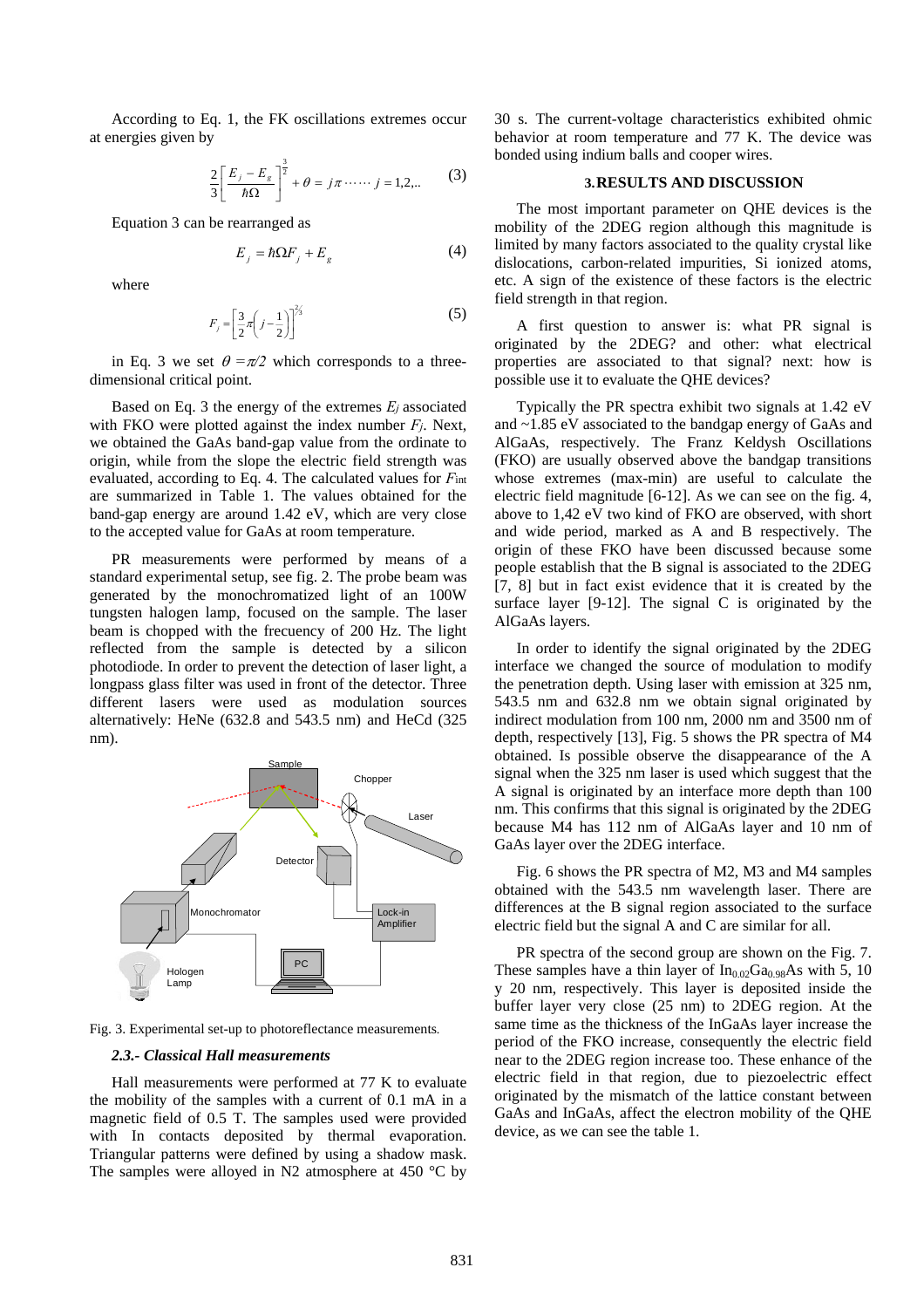

Fig. 4. PR spectra of M1 obtained with a 543.5 nm wavelength laser.



Fig. 5. PR spectra of M4 obtained with a 632.8 nm, 543.5 nm and 325 nm wavelength laser.

The last group has AlGaAs/GaAs heterostructures with a sample grown with  $As<sub>4</sub>$  and two with  $As<sub>2</sub>$  molecular beam over semi-insulate GaAs substrate and other similar samples grown over n-type GaAs substrate.

Fig. 8 shows the PR spectra of the samples grown on semi-insulate substrate. As we can see, there is a change on the Al concentration associated to the As-beam type, when we used  $As<sub>2</sub>$  the sticking coefficient of As-atoms increase and subsequently the Al content decrease. FKO about 1.42 eV are observed thence the electric field in the 2DEG region could be calculated. Similar situation is observed on samples grown over n-type substrate, see Fig. 9.



Fig. 6. PR spectra of M2, M3 and M4 obtained with a 543.5 nm



Fig. 7. PR spectra of M6, M7 and M8 obtained with a 543.5 nm wavelength laser.



Fig. 8. PR spectra of M9, M10 and M11 obtained with a 543.5 nm wavelength laser.